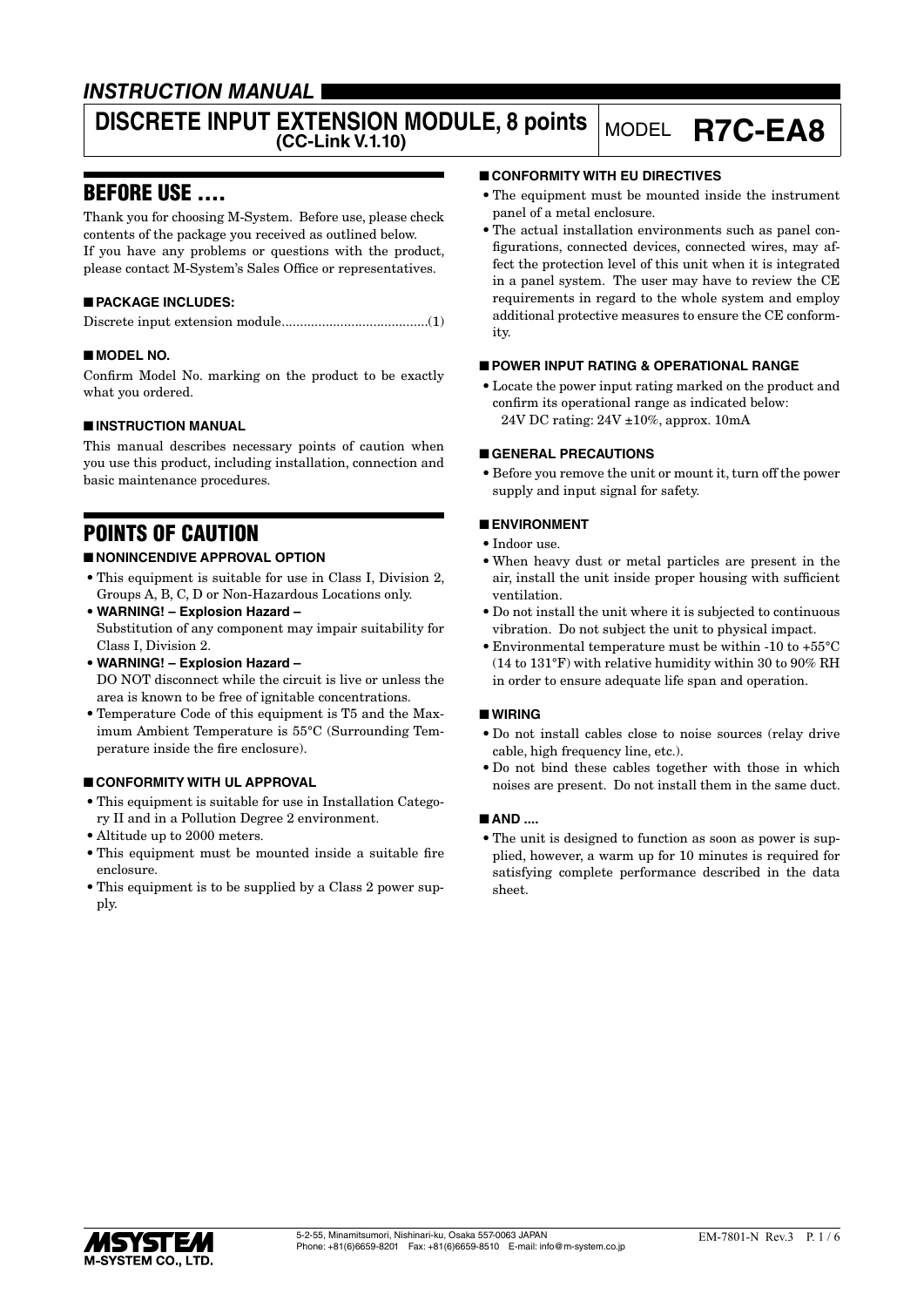# COMPONENT IDENTIFICATION

Discrete Input Status Indicator LED



#### ■ **DISCRETE INPUT STATUS INDICATOR LED**

LED indicators show the signal status. ON : LED ON OFF : LED OFF

#### ■ **INPUT TERMINAL ASSIGNMENT**



| NO.          | ID           | <b>FUNCTION</b> | NO. | ID | <b>FUNCTION</b> |
|--------------|--------------|-----------------|-----|----|-----------------|
| 1            | $_{\rm COM}$ | Common          | 6   | NC | No Connection   |
| $\mathbf{2}$ | X0           | Input 0         | 7   | X1 | Input 1         |
| 3            | X2           | Input 2         | 8   | X3 | Input 3         |
| 4            | X4           | Input 4         | 9   | X5 | Input 5         |
| 5            | X6           | Input 6         | 10  | X7 | Input 7         |

# TERMINAL CONNECTIONS

Connect the unit as in the diagram below.

#### ■ **EXTERNAL DIMENSIONS unit: mm (inch)**





5-2-55, Minamitsumori, Nishinari-ku, Osaka 557-0063 JAPAN Phone: +81(6)6659-8201 Fax: +81(6)6659-8510 E-mail: info@m-system.co.jp

# CONNECTING THE EXTENSION MODULE

- 1) Remove the extension connector cover located at the side of the basic module.
- 2) Connect the extension module.



3) Mount the combined module on a DIN rail.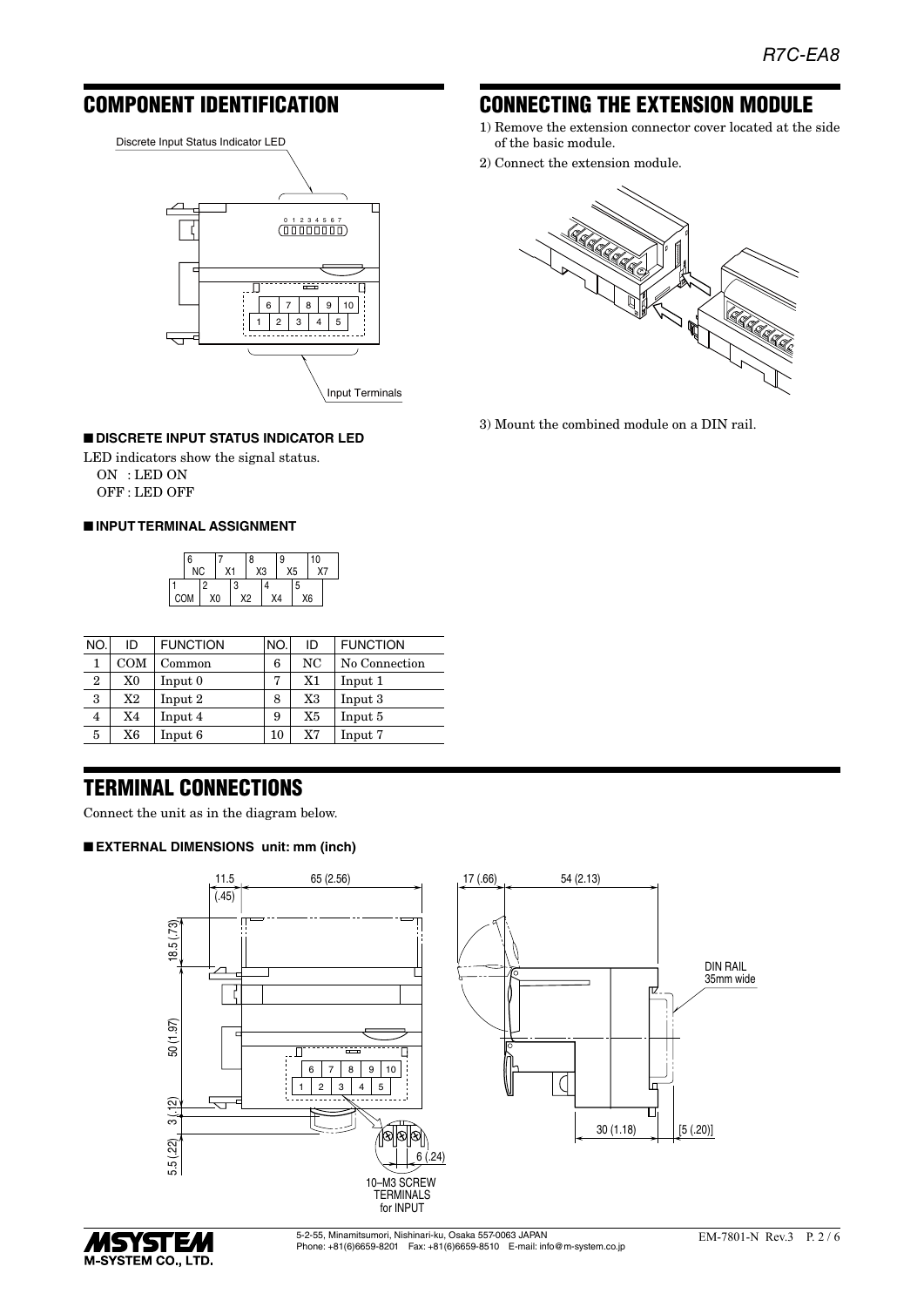#### ■ **CONNECTION DIAGRAM**



# WIRING INSTRUCTIONS

■ **SCREW TERMINAL** 

Torque: 0.5 N·m

#### ■ **SOLDERLESS TERMINAL**

Refer to the drawing below for recommended ring tongue terminal size. Spade tongue type is also applicable. Applicable wire size:  $0.25$  to  $1.65$  mm<sup>2</sup> (AWG 22 to 16) Recommended manufacturer: Japan Solderless Terminal MFG. Co., Ltd, Nichifu Co., Ltd



### ■ **Input Connection Examples**



# CONFORMITY WITH CE MARKING

#### ■ **CE MARKING**

CE marking requires to integrate safety regulations existed in each country in EU territory and to secure smooth distribution of products of which safety is guaranteed. It is mandatory by law that products distributed and sold in EU territory to have CE mark which shows that the product conforms with the requirements of EU Directive. Each EU Directive describes the scope of apparatuses to which that EU Directive is applied. M-System's R7C must conform with EMC Directive. Each Directive states only basic requirements. In order to mark the CE on an assembled machinery equipment, its manufacturer needs to check the overall conformity with Directives applicable to it.

#### ■ **WARNINGS AND CAUTIONS WHEN INSTALLING THE R7C**

The R7C needs to be installed in a control panel. This is effective not only to ensure general safety but also to contain noise emissions by the R7C inside the control panel. We conduct a series of testing to see that the product conforms to EMC Directive while it is installed in the control panel.

Warning and cautions when installing R7C are stated below.

- Use control panels with an internal panel plate, both made of metal, when installing the R7C.
- Make sure to adequately ground the control panel and the internal panel plate with a thick cable to maintain low impedance at high frequency.
- Use shielded cables for the signals taken out of the control panel.
- Choose a thick and short cable to ground the FG terminal of the R7C module to the internal panel plate of the control panel. Note: If electromagnetic radiation disturbance increases by grounding the FG terminal, remove the grounding.
- When painting the internal plate of the control panel, apply masking to expose metal surface to secure conductivity at the sections where the following parts are attached:
	- Bolts attaching the internal panel to the control panel
	- Ground for the FG of the R7C module
	- Earth clamp on the shielded cable
- Noise emissions inside the control panel might leak through its openings. Design them as small as possible. Recommended diameter is 10 cm or less.

#### **Supplement:**

Additional measures may be taken depending upon actual installation sites. These points of cautions are illustrated in the next page.

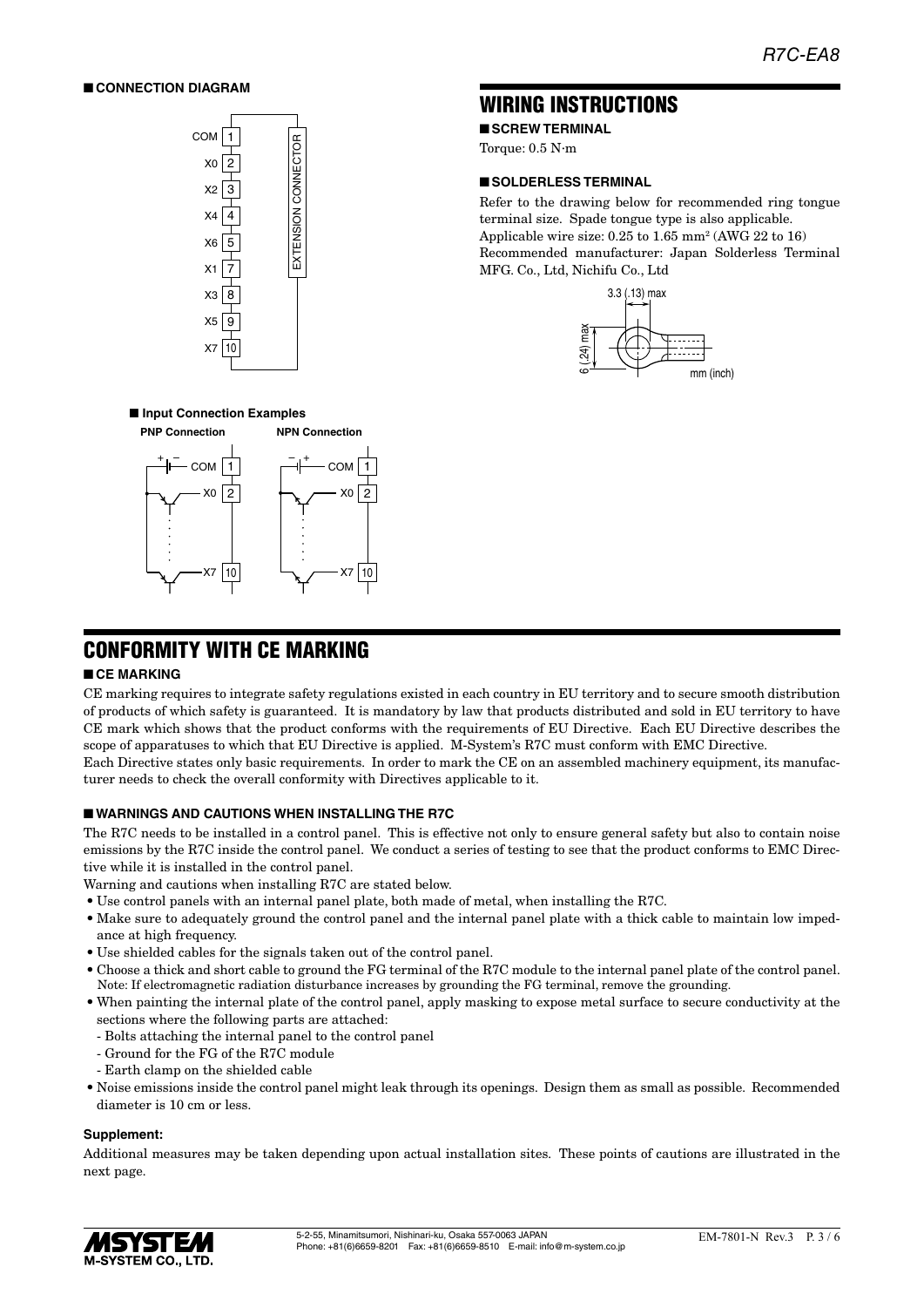- Prevent noise leakage by wrapping cables using shield covers, shield tubes and flexible conduits etc. if noise leaks through the cable outlet.
- Use an electromagnetic shield gasket and block up the gap between the control panel cabinet and its cover, if noise leaks through it.
- Connecting the internal panel plate and the cover of the control panel to the main cabinet using an earth strap may be effective to strengthen the grounding.
- Electromagnetically shielded control panel cabinet is effective for shielding.
- **Points of cautions applicable when installing the R7C Series**

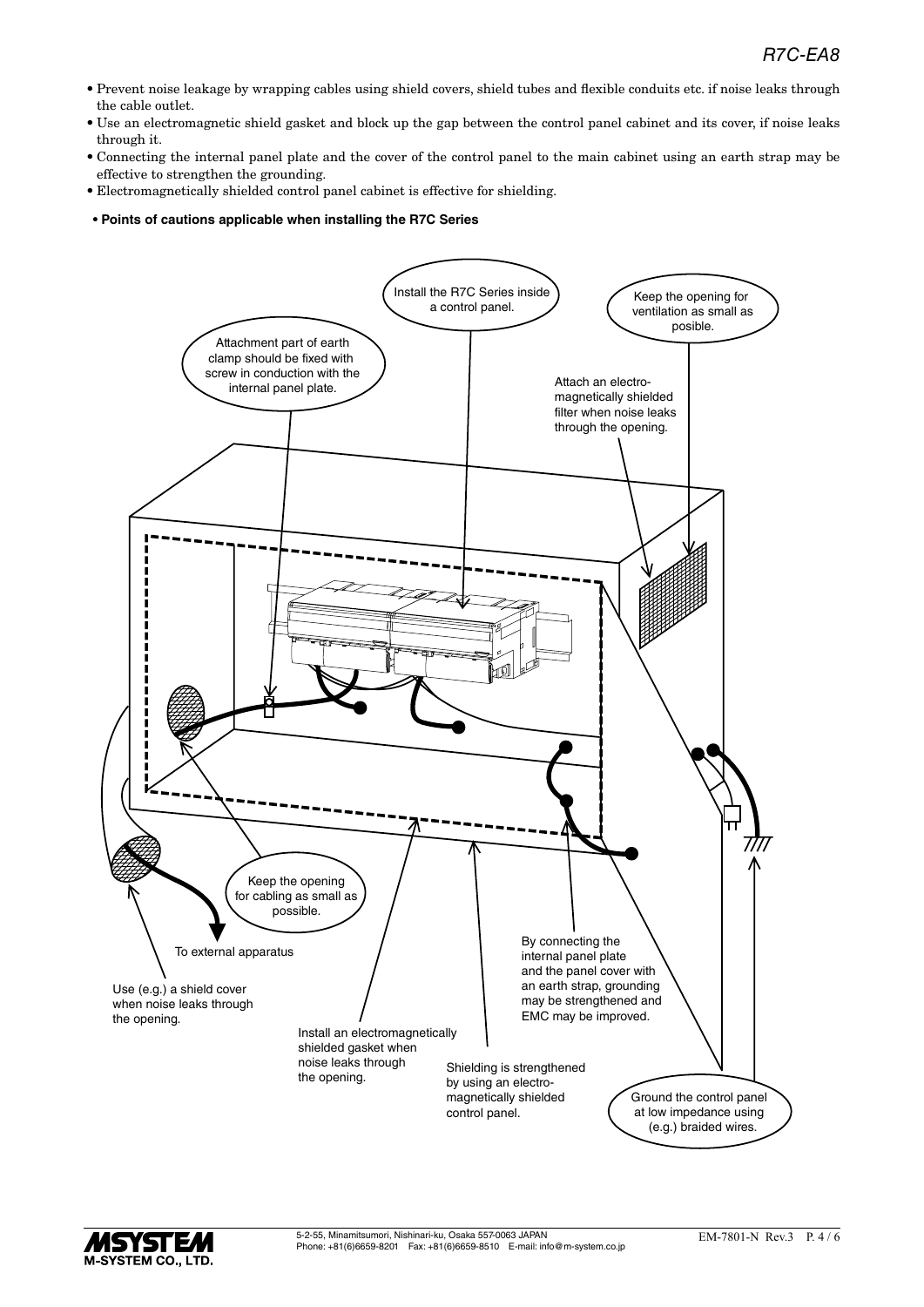#### ■ **WARNINGS AND CAUTIONS WHEN LAYING CABLES**

Signal cables connected to the R7C contain high-frequency components. Since these cables has the same effect as an antenna, they emit these high-frequency components to the external space as noise or overlaps noise from the external space on themselves.

Cables with shielding should be used for the signal line due to the above reason.

EMC conformance test is conducted in the condition that shielded cables and earth clamps are used with the R7C.

- Warning and cautions when laying cables are stated below. These points of cautions are illustrated in the next page.
- Use shielded cables for those signal cables installed out of the control panel and for thermocouple and RTD extension wires.
- All the network cables connected to R7C should be shielded.
- Use exclusively designed cables for the CC-Link.
- Expose the shield at a part of the cable cover, clip it with an earth clamp, and ground it to the internal panel of the control panel. A drain wire connected to the panel in a pig-tail form cannot maintain low impedance against high-frequency noise, thus grounding (noise shielding) in this form will not be effective.

#### **Supplement:**

Additional measures may be taken depending upon actual installation sites. These points of cautions are illustrated in the next page.

- Keep cables as short as possible. It prevents noise emissions from the cables and noise overlapping to the cables.
- Attach a ferrite core to reduce noise impact to the signal cables susceptible to the noise. Ferrite core can be attached close to the cable outlet of the control panel or close to the I/O terminal or connector, whichever is more effective. Also, the impact might be reduced by winding the cable around the ferrite core for extra turns or attaching multiple ferrite cores.
- Keep cables which are easily affected by noise away from those which can be a noise source.



In the following are examples of effective ways to lay cables separately:

- Keeping physical distance (farther than 20 cm from motor drive cables, farther than 10 cm for other groups).
- Dividing off by a grounded metal plate
- Grouping into separate grounded metal pipes or cable shields.

Wires on each side of a filter should not be too close to each other. Noise could ride onto the other side of cable. Extra attention needs to be paid at the following parts.

- Noise filter that is enclosed in power cables.
- Ferrite core that is attached to signal cables.
- Noise limiting circuit (surge quenching circuit, transient absorber circuit, etc.) that is enclosed in signal cables.